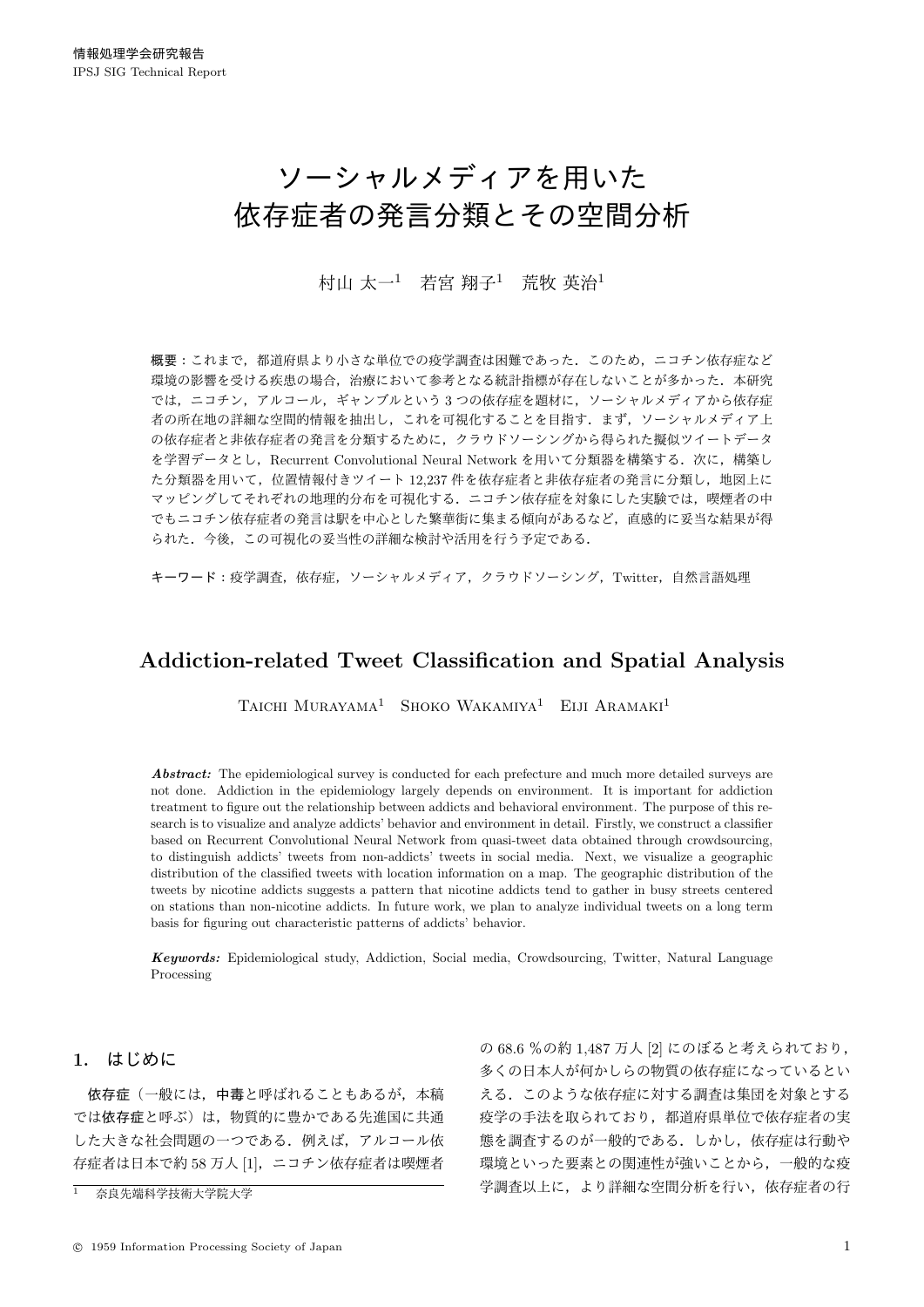IPSJ SIG Technical Report

動と環境との関係を解き明かすことが重要であると考えら  $H.Z$ 

今回、従来の統計手法では取得できなかったより詳細な 依存症者の情報取得のために、ソーシャルメディアデータ を活用する。一般的にソーシャルメディアデータの利用 は、人々の発言や振る舞いに関するデータを大規模に取得 できることや、リアルタイムな位置情報を取得できること が特徴として挙げられ、これらの利点に着目した研究が多 い、本研究では、依存症者の発言の位置情報の可視化を行 い、依存症者の行動範囲などの新たな知見の取得を目標と ͢Δɽ

まず、クラウドソーシングで依存症者のテキストデータ を取得し、そのデータを元に、依存症者者の発言を分類す る分類器の作成を行う. 次に、分類器を用いてソーシャル メディアのユーザによる発言を分類し、依存症者の空間的 分析を行う. 図1で本研究の全体図を表す.

本研究の新規性は以下の2点である.

- $(1)$ クラウドソーシングによる疑似ツイートを用いて、依 存症者の発言に対する分類器を構築した点
- (2) これまでよく知られていなかった依存症者の地理的分 布をソーシャルメディアデータを利用して明らかにし た点



図 1 全体図

# 2. 関連研究

## 2.1 様々な依存症

依存症にはニコチン、アルコール、ギャンブルといった 様々な種類がある。これまで、依存症者ではなく単なる喫 煙者や飲酒者の動向の把握や禁煙啓蒙活動といった目的 で、ソーシャルメディアを用いた研究が行われてきた.

ニコチンとソーシャルメディアを扱った研究としては、 タバコ関連の発言をジャンル、テーマや感情といった観点 で機械学習を用いて分類し、タバコ関連の用語がどのよう な人々によってどのように用いられるかを分析することで、 公衆衛生に関する運動への利用可能性について考察したも の [3] や、ラテン系アメリカ人を対象にソーシャルメディ アを用いた禁煙キャンペーンに関する考察を行ったもの [4] などが挙げられる。他にもソーシャルメディアとタバコに 関連した多くの研究があり、詳しくはシステマティックレ ビュー [5] にまとめられている。しかし、喫煙者に焦点を 当てた研究は多くあるものの、依存症者に焦点を当てたも のは、依存症者と非依存症者の判別が難しいため多くない.

アルコールに関しては、アルコール摂取者の行動の傾向 をソーシャルメディアデータから読み取るものなどがあ る。問題となる飲酒行為のツイートの時間的分析を行った もの [6] や, インスタグラムの写真から飲み過ぎの判定を 行うもの [7] などの研究が挙げられる。 しかし、喫煙者に 関する研究と同様の理由から、ソーシャルメディアを用い たアルコール依存症に焦点を当てた研究は見られない.

ギャンブルが盛んなアメリカで はソーシャルメディアを通じた研究が多く行われている. その中でも、ネットギャンブルが最近盛んであることから、 ソーシャルメディアの利用とネットギャンブルの関係を分 析した研究 [8] などが見られる.

#### $2.2$  依存症と疫学

医療分野における依存症研究は、個人の治療に焦点を当 てたものが多い。しかし、依存症の治療には、他の依存症 者との接触など環境が重要な要因 [9] とされており、対象 を集団とみなす大きな視点も重要である.

このように患者を集団で扱う学問としては、疫学と呼ば れる分野がある。疫学は、集団を対象に疾病の発生原因や 予防などを研究する学問であり、主に感染症が扱われる が、交通事故などの人災、地震や火災といった天災、病気 や依存症など、人間の健康を損ねる原因となる対象を幅広 く扱っている。疫学において、依存症が扱われることはま だ少ないが、アルコール依存症やニコチン依存症は、行動 や環境といった要素との関連性が強いことから、本研究で は、疫学と同様に地域ごとの特性を調査する。ただし、一 般的な疫学調査で行われる都道府県ごとの調査よりも、よ り詳細な位置情報の分析を試みる.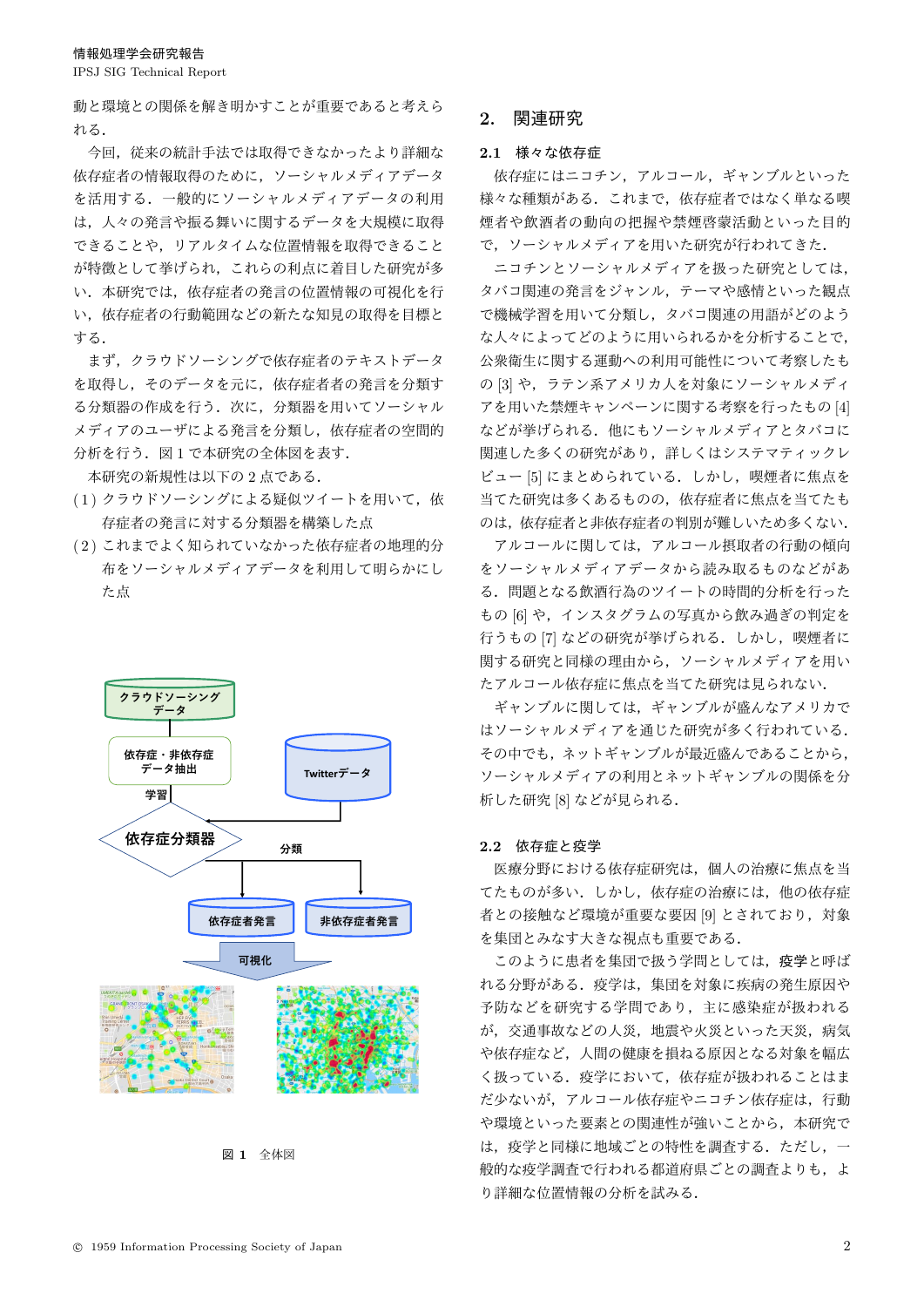## 3. 手法:依存症/非依存症の分類器構築

本研究は、依存症者の行動分析をソーシャルメディア データを利用して行うことを目的としている。そのために 依存症者かどうかを判別する必要がある。本章では、ソー シャルメディアにおけるユーザの発言を依存症者によるも のと非依存症者によるものに分類するための分類器の構築 について述べる.

まず、分類器作成用の学習データとして、クラウドソー シングを用いて収集したテキストデータを紹介する (3.1 節). 次に、実装した分類モデルを述べ (3.2 節), 最後に分 類器の精度 (3.3 節) とその考察 (3.4 節) を述べる.

#### 3.1 利用データ

依存症者と非依存症者の区別を行いながら、大量のテキ ストデータを収集するために、クラウドソーシングを利用 した. 今回は、代表的な3つの依存症であるニコチン依存 症、アルコール依存症、およびギャンブル依存症に関する テキストデータの収集を行った。調査対象となる依存症に 関する行為、つまりニコチン依存症ならば喫煙、アルコー ル依存症ならば戦酒、ギャンブル依存症ならばギャンブル を日常的に行っている者を調査対象とした。年齢や性別, 在住地などの基本情報、依存症かどうかの判定設問、テキ ストデータを得るための質問をそれぞれ設定した。依存症  $\mathcal{D}$ どうかの判定に使用する指標を表1に示す.

| 依存症判定の基準<br>表 1 |
|-----------------|
|-----------------|

| 対象       | 判定指標            | 基準点    |
|----------|-----------------|--------|
| ニコチン依存症  | <b>TDS</b> [10] | 5 点以上  |
| アルコール依存症 | AUDIT [11]      | 20 点以上 |
| ギャンブル依存症 | SOGS [12]       | 5 点以上  |

ニコチン依存症用のテキストデータを収集するために、 以下のような質問を設定した.

| (1)もし,あなたがツイッターで |  |  |                           |  |  |  |  |  |
|------------------|--|--|---------------------------|--|--|--|--|--|
|                  |  |  | タバコを楽しく吸っている状 況 を 報 告 す る |  |  |  |  |  |
|                  |  |  | とすれば,どのように書きますか?          |  |  |  |  |  |

 $\sqrt{2\pi i}$ 

- (2) も し , あ な た が ツ イ ッ タ ー で タバコを吸いたくて吸えない状況を報告す るとすれば、どのように書きますか?
- $(3)$ もし、あなたがツイッターでタバコが大好きだと いうことを主張するなら、どのように書きますか?
- (4) もし、あなたがツイッターでタバコの良い点を語 るならば、どのように主張しますか?

 $\qquad \qquad \qquad$ 

他の依存症に対しては、上記の下線部を変更した設問を 用いる。ここで得られたテキストデータをソーシャルメ ディア上の個人の擬似的な発言とみなし、学習データを構 築する.

Yahoo!クラウドソーシング<sup>\*1</sup>で上記の設問を用いて、各 依存症につき1000人分のテキストデータの取得を行った. なお、チェック設問により、不適切なユーザのフィルタリ ングを行なった. また、「ツイートしない」や「呟かない」 といった発言はノイズとして目視にて削除を行った。その 結果, ニコチンのクラウドソーシングでは 2,401 発言, ア ルコールのクラウドソーシングでは 2.683 発言、ギャンブ ルのクラウドソーシングでは 1.949 発言をそれぞれ取得し た. 表2に取得した擬似ツイートの統計量を示す.

表 2 発言取得数

|               | ニコチン    | アルコール | ギャンブル |
|---------------|---------|-------|-------|
| 取得発言数         | 2.401   | 2,683 | 1,949 |
| (うち, 依存症者発言数) | (1,808) | (243) | (921) |

#### 3.2 実装モデル

クラウドソーシングで収集したテキストデータを学習 データとして、ソーシャルデータ上の発言から依存症者によ る発言か非依存症者の発言かを判別する分類モデルを作成 する。データの前処理としてワードエンベディングには単 語をベクトル化する Word2Vec を用いた. 実装モデルには, Recurrent Convolutional Neural Network (RCNN)[13] δ 隠れ層を100次元として利用した. RCNN は、文章中の各 単語が位置する場所によってバイアスがかかる Recurrent Neural Network を改良したモデルであり、より文脈を取 得しやすいという利点がある. 実装は、scikit-learn<sup>\*2</sup>と keras<sup>\*3</sup>のライブラリを利用して行った.

#### 3.3 結果

実装モデルの精度を確認するために、依存症ごとにテ キストデータを5分割し交差検証を行った. 結果, アル コール依存症分類器の Accuracy は 85.8%, ニコチン依存 症分類器の Accuracy は 63.6%, ギャンブル依存症分類器 の Accuracy は 53.3%であった (表 3).

本研究における分類器作成の目的は、ソーシャルメディ アデータから依存症者の発言を抽出することであるため, 適合率が重要である。そこで、適合率に着目すると、アル コール依存症に関しては 24.3%, ニコチン依存症に関して は 77.6%. ギャンブル依存症に関しては 43.0%であった. この結果から、アルコール依存症とギャンブル依存症では, 依存症者の発言の識別は困難であるが、ニコチン依存症に 対しては実用可能であるといえる.

<sup>\*1</sup> https://crowdsourcing.yahoo.co.jp/

<sup>\*2</sup> http://scikit-learn.org/stable/

https://keras.io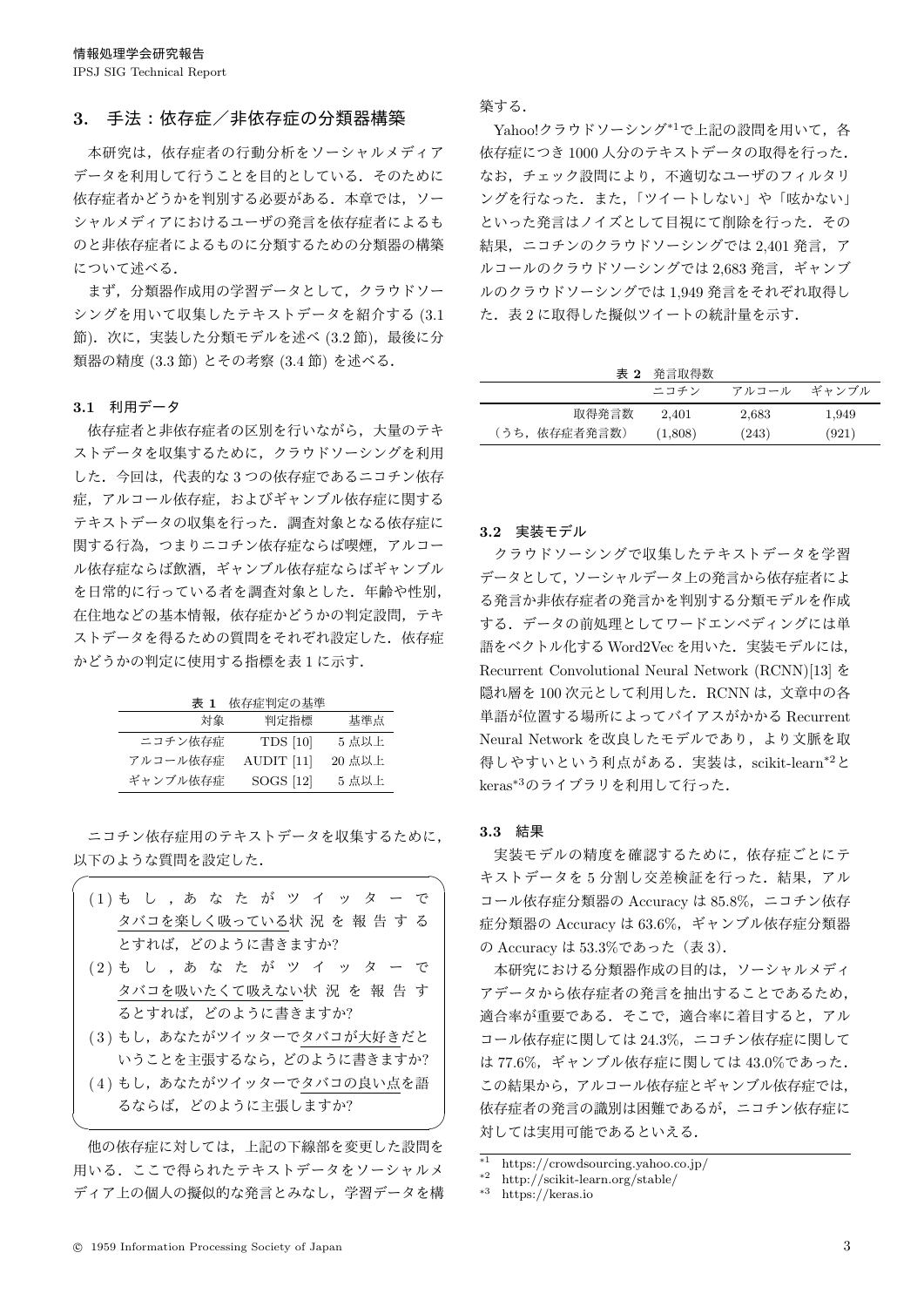IPSJ SIG Technical Report

|          |         | 表 3 分類精度 |          |                       |
|----------|---------|----------|----------|-----------------------|
| 対象       | Accuacy | 適合率      | 再現率      | F <sub>1</sub> -score |
| アルコール依存症 | 85.8%   | 24.3%    | $15.5\%$ | 0.189                 |
| ニコチン依存症  | 63.6%   | 77.6%    | $75.1\%$ | 0.763                 |
| ギャンブル依存症 | 53.3%   | 43.0%    | 49.4%    | 0.460                 |

## 3.4 考察

結果に示した通り、アルコール依存症とギャンブル依存 症の分類器は低い Accuracy であった.

アルコール依存症に関しては、他の依存症と比較し、飲 酒する人の絶対数が多いため、クラウドソーシングでは依 存症者の十分なサンプル数を取得できなかったことが原因 であると考えられる。アルコールおよびニコチン依存症は 物質的依存症であり、その物質の摂取を行わないとイライ ラなどの離脱症状を引き起こすためテキストデータにもこ れを反映した発言 (1)(2) が多い.

一方で、ギャンブル依存症は物質的依存症と比較し離脱 症状が少ないため、テキストデータにも離脱症状を表現す るような発言(3)が少ない. そのため、依存症者と非依存 症者の違いが出にくいことが原因だと考えられる.

アルコールとギャンブルに対し、ニコチン依存症に関し ては、クラウドソーシングで十分な依存症者のサンプル数 を取得でき、離脱症状も明確である。このことから、ニコ チン依存症に関しては一定の精度を持つ分類器の作成を行 うことができたと考えられる.

それぞれの依存症者の発言例を以下に示す.

| (1) 飲みたくてたまらない、酒を盗んでしまうかも  |  |
|----------------------------|--|
| (2) タバコ吸えないイライラ            |  |
| (3) あ~パチンコ行きたいけどお金がない~ やりた |  |
| いことができずイライラする              |  |
|                            |  |

## 4. 結果:依存症者の発言分布可視化

前章で作成したニコチン依存症の分類器を用いて、代表 的なソーシャルメディアである Twitter 上での位置情報付 き発言を、依存症者と非依存症者の発言に分類する。その 結果を用いて、 地理的分布の可視化を行う.

#### 4.1 利用データ

 $\sqrt{2}$ 

ニコチン依存症の分類器にかけるテストデータとして. 2011 年7月~2012 年7月に Twitter 上に投稿された位置 情報付きツイート 24,817,903 件のうち、タバコに関する キーワード (「タバコ」「たばこ」「煙草」「喫煙」など)が 含まれ、チェックインサービス Foursquare\*4 などを用い た位置情報のみの発言を除いた 12,237 ツイートを用いる. 分類器による依存症者の発見が目的であることから、よ  $0.95$ に率が高くなるように分類の閾値を $0.95$ に設定し、

データを分類した. この結果, 5,246 ツイートをニコチン 依存症者の発言, 6.991 ツイートを非依存症者の発言とし て分類した.

#### 4.2 位置情報に基づいた可視化とその考察

ニコチン依存症者の発言分布を可視化するために Google Map API\*5 を用いて、ヒートマップを描画した. ニコチ ン依存症者による発言を赤へ緑、ニコチンに関連した発言 のうち非依存症者による発言を濃青~淡青で表現する.

図2は東京都全体におけるニコチン関連の発言分布を可 視化した結果, 図3は大阪府全体における発言分布を可視 化した結果である.

駅を中心とした繁華街をより詳細に示した図 2(a) と図 3(a) を見ると, 非依存症者, 依存症者両者とも繁華街の駅 を中心とした場所での発言が多く見られる。一方で、依存 症者は非依存症者以上に繁華街の駅の中心部分に集まりや すいように見られる。これは、駅構内や駅周辺の広場に喫 煙所が多く見られることから、依存症者が外出時に駅周辺 の喫煙所に集まりやすいことを示唆している.

図 2(b) と図 3(b) のような繁華街ではない地域において は、依存症者はまばらに散らばっている。これに対し、非 依存症者は特に線路沿いに多く見られるといった特徴が見 られる.

## 5. 考察:可視化の応用について

これまで、都道府県や市区町村といった大きな単位につ いての指標(タバコ消費量や禁煙外来受診者数など)は存 在したが、それよりも小さい単位での統計についてはよく 知られていなかった。このような背景の中、本研究は、こ れまでよく知られていなかったニコチン依存症者の詳細な 位置を得ることができた。この情報の応用を本章で行う。

素朴には、依存症の治療において、対象物や同じ依存症 者との距離を取ることが重要であるため、この地点を避け ることが効果的である。そこで、ニコチン依存症者の密集 地帯を避けるために可視化結果をそのまま用いることが 考えられる。そこで、繁華街同士の比較を行う。具体的に は、新宿に住むにしても、西側と東側のどちらがよいか, または、新宿と品川がどちらがよいか、といった情報を取 得する.

そこで、市区町村まで大きい単位ではなく、数キロメー トル程度の単位で可視化情報を数値化することが有効であ る。様々な数値化の方法が考えられるが、本研究では、依 存症者と非依存症者の遭遇する割合を指数化して分煙指標 として定義し、これを用いて地域間の比較を行う.

#### 分煙指標の定義

依存症の治療において、依存症者との距離が重要である.

<sup>\*4</sup> https://ja.foursquare.com/

<sup>\*5</sup> https://developers.google.com/maps/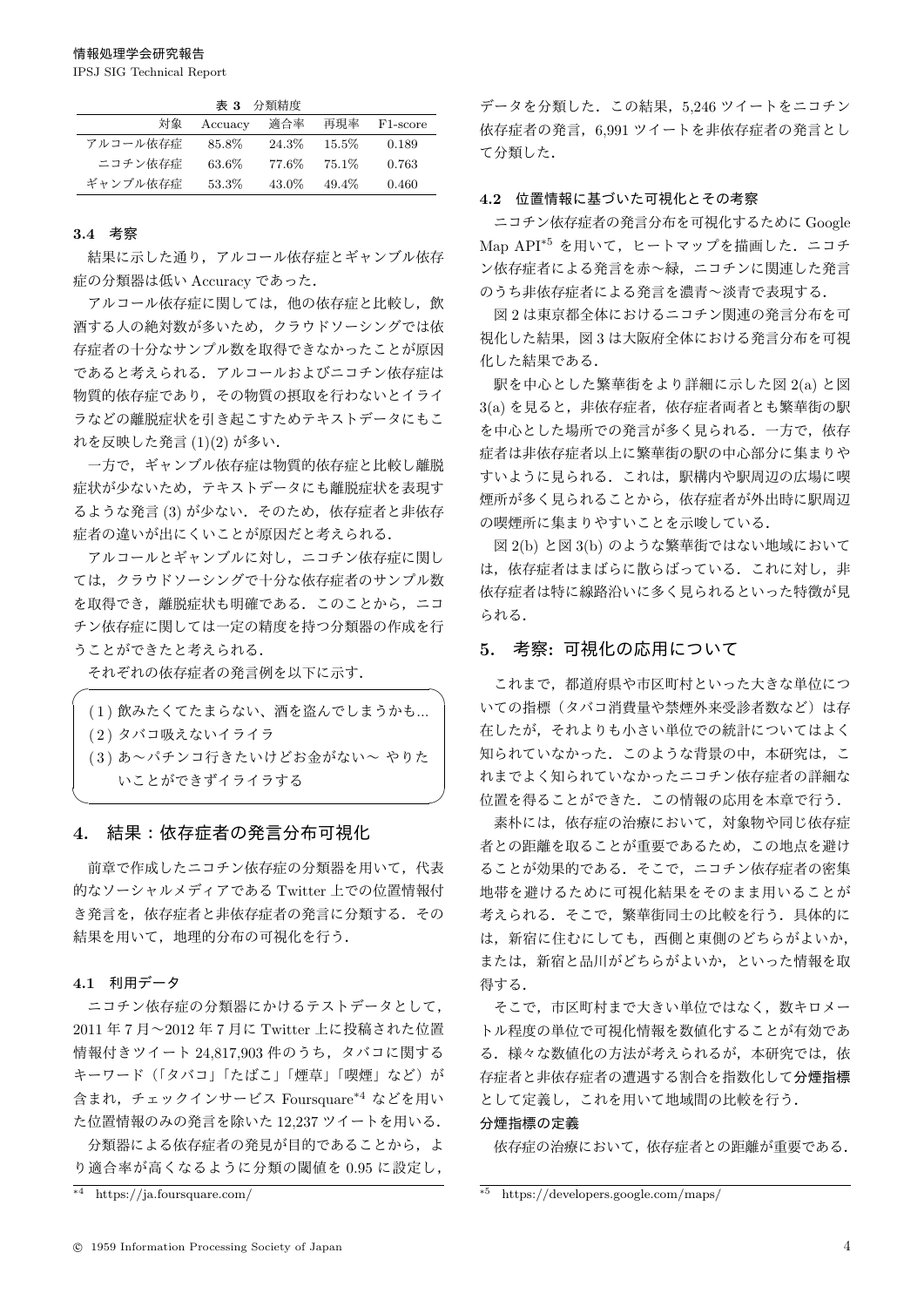

図 2 東京都の可視化. (a) 市街地, (b) 非市街地.



図 3 大阪府の可視化. (a) 市街地, (b) 非市街地. 繁華街では、依存症者の発言は非依存症者の発言分布と比較し、駅の中心部分に集まっ て見られる。繁華街ではない地域では、依存症者の発言はまばらに散らばっている一方 で、非依存症者の発言は特に線路沿いに多く見られる.

そこで、ある地域において、最も近い依存症者への距離の 平均 (MinDist) を以下の式により求める.

$$
MinDist = \frac{\sum_{n \in N} \min_{p \in P} DIST(n, p)}{|N|}
$$

ここで, N は非依存症者の集合, P は依存症者の集合,  $DIST(n, p)$ は $n \geq p$ の距離を求める関数である.

ただし、そもそも過疎な地域ではこの値が必然的に大き くなる. そこで、以下のように、依存症者,非依存症者に 関わらず、最も近い人間への平均距離で正規化する.

$$
NormalizedMinDist = \sum_{n \in N} \frac{\min_{n \in N} DIST(p, n)}{\min_{a \in A} DIST(n, a)}
$$

ここで, Aは発言者の集合(依存症者と非依存症者の和集 **合** *N* ∩ *P*), *DIST*(*n*, *a*) は *n* と *a* の距離を求める関数 (た だし,  $n = a$  (距離 0) の場合は除く).

݁Ռ

この分煙指標の数値の大きさは、非依存症者がその地域